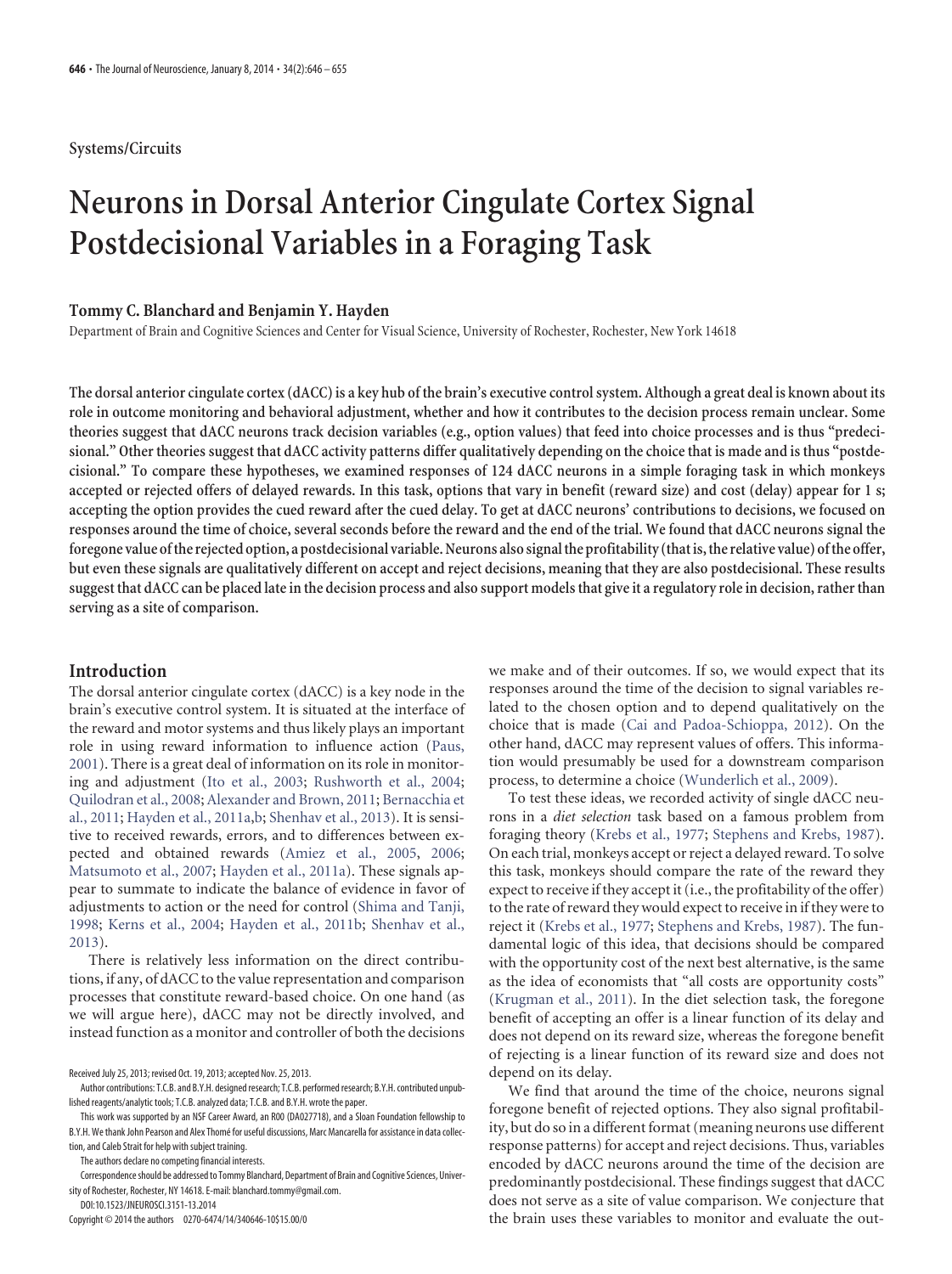

<span id="page-1-0"></span>**Figure 1.** Task and recording location. *A*, Task design. Options moved smoothly down the screen. Subjects fixated options to choose them. Rewards were given if fixation was maintained for a fixed delay (indicated by option width). Color indicated reward available. Two example trials are shown. In the first, the subject does not fixate (i.e., he rejects). In the second, the subject fixates to completion and receives a reward (i.e., he accepts). *B*, Reward sizes and handling times used.*C*, Recording site in dACC.

comes of decisions and perform strategic or regulatory adjustments, perhaps as it is being made. These results endorse the idea that dACC is fundamentally a controller, both during and after decisions.

# **Materials and Methods**

*Ethics statement.* All procedures were approved by the University of Rochester Institutional Animal Care and Use Committee and were designed and conducted in compliance with the Public Health Service's Guide for the Care and Use of Animals.

*Task.* On each trial of our task, an option appeared at the top of the screen and moved smoothly at a constant rate downward. All options were horizontally oriented rectangles 80 pixels high and of variable width (60 –300 pixels; [Fig. 1\)](#page-1-0). Option color indicated reward value: orange (0.075 ml), gray (0.135 ml), green (0.212 ml), or cyan (0.293 ml). In addition to these four colors, one-fifth of options were divided horizontally into half-cyan and half-red portions; these offered a 50% chance of receiving a 0.293 ml reward, and 50% chance of receiving no reward. Option width indicated delay associated with that option. Option widths were 60, 120, 180, 240, and 300 pixels and corresponded to delays of 2, 4, 6, 8, or 10 s, respectively. Each possible option (30 options, 5 widths by 6 colors) appeared with equal frequency; width and color were selected randomly and independently on each trial.

Two male rhesus macaques (*Macaca mulatta;* Monkeys B and J) performed the task. On each trial, a subject could select an option by fixating it or reject the option by avoiding direct gaze on it. In the absence of any action, each option took 1 s to move vertically downward from the top of the display area of the computer monitor to the bottom, after which time it disappeared and could no longer be chosen. In this case, the trial would end and a 1.5 s intertrial interval (ITI) would begin. If the monkey selected an option by fixating it, the option would stop moving wherever it was and then would begin to shrink horizontally. Shrinking rate was constant (30 pixels/s) and thus option width served to identify total remaining delay associated with each option.

If the monkey averted gaze from the option during the shrinking phase, the option would (after a 0.25 s grace period) continue its movement toward the bottom of the screen. As it moved, its width would remain at what it had been when gaze was averted, and if it was fixated upon again, it would again pause and begin shrinking from its new, smaller width. If at any point the monkey held an option until it shrunk entirely, the appropriate reward would be delivered, the trial would end, and a 1.5 s ITI would follow.

*Behavioral techniques.* Horizontal and vertical eye positions were sampled at 1000 Hz by an infrared eye-monitoring camera system (Eye-Link 1000, SR Research). We wrote our experiments in MATLAB (MathWorks), using the Psychophysics and Eyelink Toolbox extensions. A standard solenoid valve (Parker) controlled the duration of water delivery. Immediately before recording, we performed a careful calibration of our solenoid system to establish a precise relationship between solenoid open time and water volume in our rigs.

*Surgical procedures.* Two male rhesus monkeys (*Macaca mulatta*) served as subjects. Initially, a head-holding mount was implanted using standard techniques. Four weeks later, animals were habituated to laboratory conditions and trained to perform oculomotor tasks for liquid reward. A second surgical procedure was then performed to place a 19 mm plastic recording chamber (Crist Instruments) over dorsal anterior cingulate cortex (32 mm anterior, 7 mm medial interaural). Animals received analgesics and antibiotics after all surgeries. The chamber was kept sterile with

regular antibiotic washes and sealed daily with sterile plastic caps.

*Microelectrode recording techniques.* Single electrodes (Frederick Haer; impedance range  $0.8-4\ \text{M}\Omega$ ) were lowered using a microdrive (NAN Instruments) until the waveform of one or more  $(1-3)$  neuron(s) was isolated. Individual action potentials were identified by standard criteria and isolated on a Plexon system. Neurons were selected for study solely based on the quality of isolation and never on task-related response properties.

We approached dACC through a standard plastic recording grid (Crist Instruments). dACC was identified by structural magnetic resonance images taken before the experiment and concatenated using Brainsight (Rogue Research). Neuroimaging was performed at the Rochester Center for Brain Imaging, on a Siemens 3T MAGNETOM Trio TIM using 0.5 mm voxels. Chamber placement was reconciled with Brainsight. We also used Brainsight to guide placement of grids and to determine the location of our electrodes. We confirmed recording locations by listening for characteristic sounds of white and gray matter during recording, which in all cases matched the loci indicated by the Brainsight system with an error of <1 mm. Our recordings came from areas 6/32 and 9/32 according to the Paxinos atlas.

*Optimal foraging calculations.* We based our estimates of the optimal threshold for acceptance of an option off the algorithm described by [Stephens and Krebs, 1987.](#page-9-12) First, a ranked ordering of the possible kinds of options (4 reward sizes  $\times$  5 delay sizes) was generated based on each option's profitability. We left out gamble options due to difficulties estimating the value of them (discussed in more detail at the end of this section).

According to the Prey Algorithm [\(Stephens and Krebs, 1987\)](#page-9-12), options should be added to the diet as long as  $\frac{\sum_{i=1}^{i} \lambda_i e_i}{\sum_{i=1}^{i} \lambda_i}$  $\frac{\sum_{i=1}^{j} \lambda_i e_i}{1 + \sum_{i=1}^{j} \lambda_i h_i} > \frac{e_{j+i}}{h_{j+i}}$  where *e* is reward size, *h* is handling time (or delay, as we refer to it), and thus  $e_1$  $\frac{1}{h_1}$  gives the profitability of option 1. *l* gives the option's frequency, which is equal for all options in our task. Options are sorted, such that  $e_1$  $\frac{e_1}{h_1} > \frac{e_2}{h_2} > ... > \frac{e_n}{h_n}$ . Thus, the algorithm dictates that one goes through the options from most to least profitable, continually updating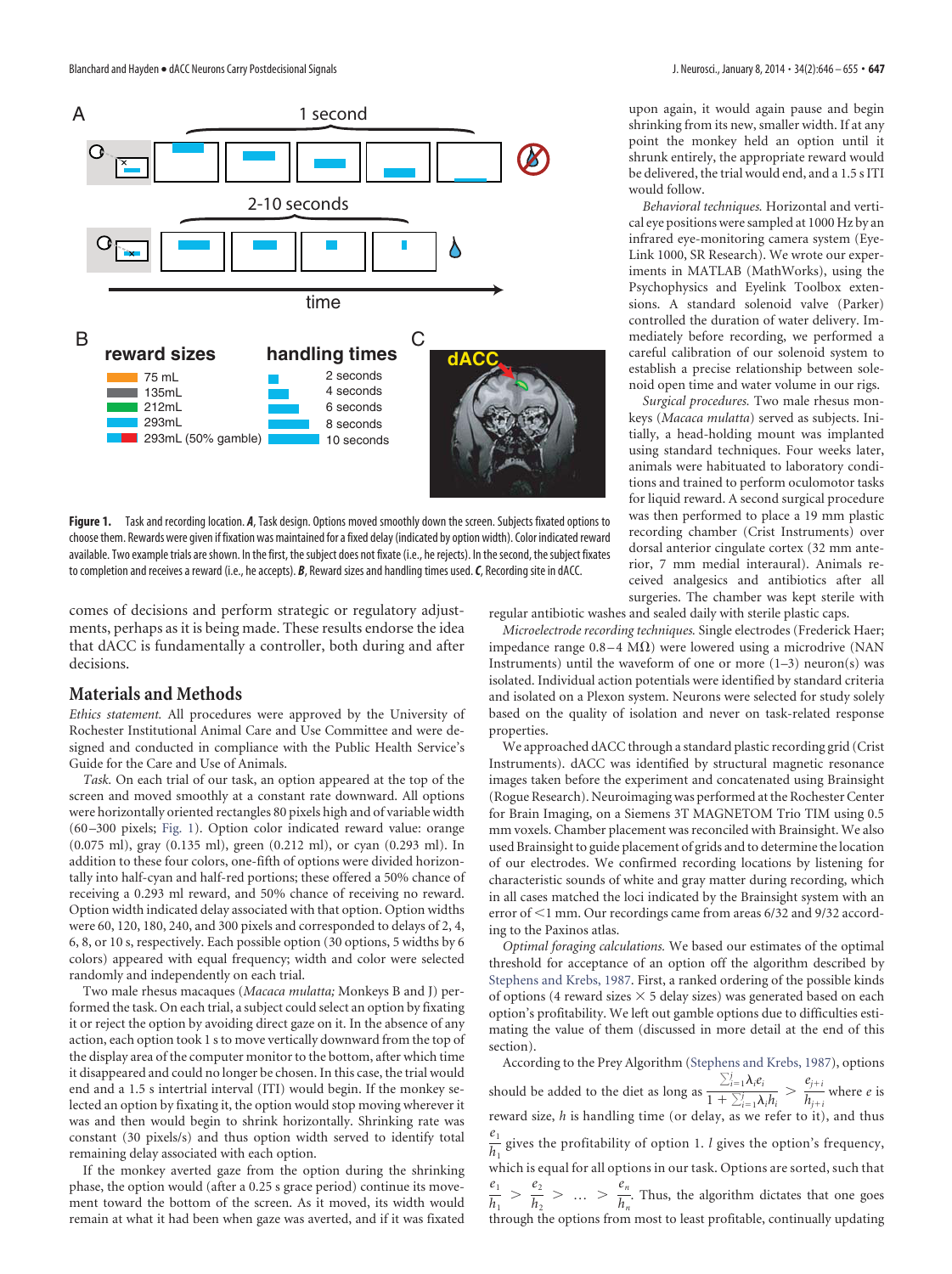

<span id="page-2-0"></span>Figure 2. Behavior. A, Proportion of options accepted varied with both reward amount and delay. Colors indicate reward sizes as indicated by Figure 1*B*. B, Acceptance rate rose with profitability of option. Gamble options were excluded from this analysis. Blue line indicates best-fit logistic line. Red line is the optimal threshold (see Materials and Methods for optimality calculation details). C, Monkeys had a larger acceptance rate for gambles than would be expected based on the profitability of gambles. Blue line indicates the estimated acceptance rate for gamble options based on line fit from *B*. Blue-red dashed line indicates actual gamble acceptance rate. For all panels, error bars are smaller than the lines.

the current strategy to include the option being considered until the above inequality is no longer satisfied. At that point, the left side of the  $\sum_{i=1}^j \lambda_i e_i$ 

inequality,  $1 + \sum_{i=1}^{j} \lambda_i h_i$ is the optimal threshold.

The model assumes that there is no cost to rejecting an option. In our task, this assumption does not hold true. Thus, our task violates one of the assumptions of the prey model, so we made one small alteration to the above algorithm. Rejecting an option imposes a small time cost of up to 1 s for the option to fall to the bottom of the screen, plus a 250 ms grace period where the option stays in place, plus time required to make a decision (and look away), which generally takes 500 ms. Thus, we estimated the time cost of rejection at 1.75 s. To take this cost into account, we simply subtracted it from the handling time, to get the added cost of acceptance. This step never resulted in a negative handling time, as all handling times were 2 or more seconds.

The exclusion of gambling options from this optimality analysis was due to the lack of a suitable method for including them. In principle, one could use the expected profitability of the options (the expected reward size divided by the delay). However, we know from a large number of previous results [\(Hayden et al., 2008,](#page-9-14) [2011a;](#page-9-4) [Hayden and Platt, 2009\)](#page-9-15), as well as the monkeys' behavior in the present task that they overvalue gambles (see Results, Behavioral results). Thus using the profitability provides a poor measure of the subjective value of these options. Alternatively, we could use the monkeys' own behavior to determine the subjective value of these options. However, using this method would produce spurious correlations between the estimated optimal behavior and the animals' behavior. Thus, we simply chose to exclude these options from the optimality analysis. Note that doing so has no bearing on our major results presented in this paper.

# **Results**

#### **Behavioral results**

Both monkeys rapidly learned and mastered the diet selection task. They appeared to have an understanding of the task within a few dozen trials and developed a consistent strategy within 3 d of training. Both monkeys were trained for at least 3 weeks before recording began to ensure that preferences were stable. All data reported here come from well after the completion of this training period. We continued to monitor and verify stability throughout recordings

Normative behavior in this task demands sensitivity to both reward size and delay of offers. Both monkeys showed sensitivity to reward size [\(Fig. 2](#page-2-0)*A*; linear regression, acceptance rate regressed onto reward size, in  $\mu$ l:  $b = 0.02165$ ,  $t(49973) = 107.653$ ,  $p < 0.0001$ ) and delay length (linear regression, acceptance rate regressed onto time in seconds;  $b = -0.099$ ,  $t(49973) = -147.3$ ,  $p < 0.0001$ ) in their choices. Although monkeys could, in theory, abandon an option after it was chosen they seldom chose to do this (they ended up abandoning after fixating for 750 ms on 6.6% of all trials, 8.3% in Monkey B and 4.0% in Monkey J).

According to foraging theory, profitability (defined as the reward size divided by the amount of time required to obtain it) is the key variable foragers should use to make their decision in a stable environment [\(Stephens and Krebs, 1987\)](#page-9-12). Both monkeys showed behavior that was consistent with normative foraging theory: a strong relationship between acceptance rates and prof-itability [\(Fig. 2](#page-2-0)*B*; logistic regression,  $b = 141.56$ ,  $z(49973) =$ 103.0,  $p < 0.0001$ ). The optimal policy in this task is to set a specific fixed accept/reject threshold whose value depends on the average richness of the environment [\(Stephens and Krebs, 1987\)](#page-9-12). Animals should therefore accept all prey items more profitable than a specific value and reject all less profitable items.

Thus, we might expect a step–function shaped accept–reject curve. Foraging theory gives an the optimal threshold in this task of 23.7  $\mu$ l/s (see Materials and Methods for estimation method; [Stephens and Krebs, 1987\)](#page-9-12). The two animals' transition point (the point at which we estimate a 0.5 acceptance rate) was 26.3  $\mu$ l/s, 11% above the optimal threshold [\(Fig. 2](#page-2-0)*B*). The transition point for subject J is 23.6  $\mu$ l/s, transition point for Monkey B is 29.1  $\mu$ l/s. Thus, Monkey B was biased to accept slightly more often than he should have; Monkey J nearly matched the optimal threshold. Acceptance rates were not well fit by a step function, but instead showed a relatively shallow sigmoidal curve [\(Fig. 2](#page-2-0)*B*). This pattern is reminiscent of that observed in a well known earlier testing of foraging preferences using a similar task [\(Krebs](#page-9-11) [et al., 1977\)](#page-9-11). This is not surprising, given that stochasticity in preference behavior is a general trait of biological decisionmakers [\(Busemeyer and Townsend, 1993\)](#page-8-5).

In addition to the four prey options with predictable outcomes, 20% of the prey options were gambles: these offered a 50% chance of the largest reward size (293  $\mu$ l) and 50% chance of no reward [\(Fig. 1](#page-1-0)*B*). The monkeys' acceptance rate for gamble options was much higher than would be predicted given their expected values (67.7% acceptance rate of all gamble options, where an acceptance rate of 53.4% is expected, this is highly significant,  $p < 0.0001$ , binomial test; [Fig. 2](#page-2-0)*C*). Previous studies have reported risk-seeking behavior in two-option choice contexts; that is, monkeys are more likely to choose a risky option than one would predict based on its expected value [\(Hayden and](#page-9-15) [Platt, 2009;](#page-9-15) [Hayden et al., 2010;](#page-9-16) [O'Neill and Schultz, 2010;](#page-9-17) [So](#page-9-18) [and Stuphorn, 2010;](#page-9-18) [Heilbronner and Hayden, 2013\)](#page-9-19). These data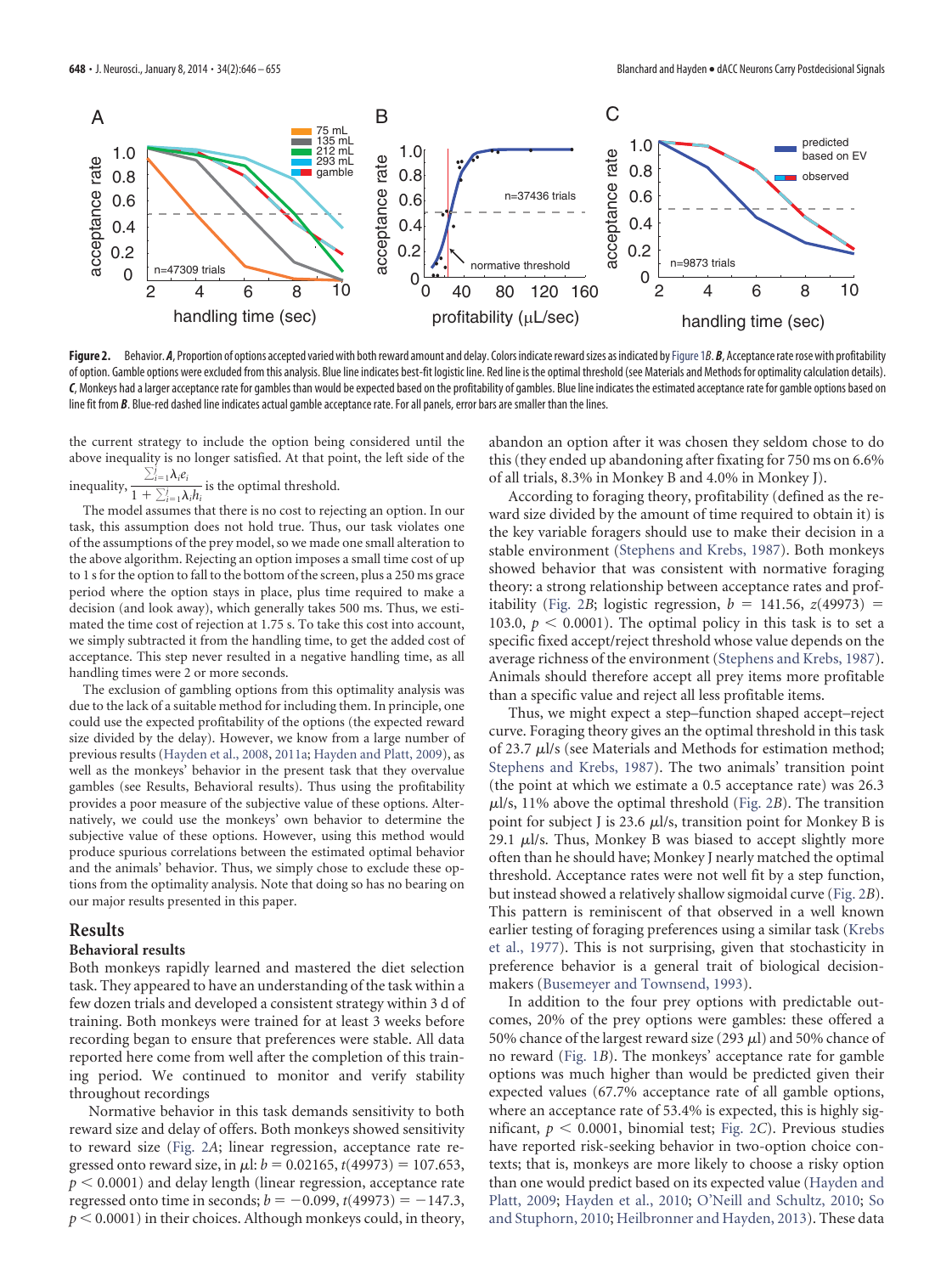

<span id="page-3-0"></span>Figure 3. General neural response properties. A, The typical time course of the firing rate of an example neuron. An initial period of high activity follows the appearance of the option. Activity then stays steady for a fixed period, before ramping up in reward anticipation. The gray box indicates the first second, which is the focus this paper. The middle period is condensed for higher delay options, to show trials on the same scale. Only trials that are accepted and have delays of 6-10 s are included, to show the full time course leading up to reward. **B**, Percentage of cells that reach significant ( $p < 0.05$ ) correlation between firing rate and delay (red), reward (green), and both (yellow) significant correlation for both delay and reward. Sliding boxcar analysis; window size is 100 ms, time 0 is the time of option appearance, and the green area indicates our best estimate of when the decision it being made.

thus indicate that monkeys' risk-seeking bias extends beyond binomial choice tasks to arguably more naturalistic foraging-line tasks, and thus demonstrate the robustness of monkeys' riskseekingness [\(Heilbronner and Hayden, 2013\)](#page-9-19).

#### **Time course of neural responses**

We recorded the activity of 124 neurons from dACC while monkeys performed the diet selection task (74 neurons from Monkey B, 50 from Monkey J). The recording location is shown in [Figure](#page-1-0) [1](#page-1-0)*C*and described in Materials and Methods. During each trial, we typically observed an initial burst of spikes followed by an extended period of low activity and then a second period of high activity around the time of the reward [\(Fig. 3](#page-3-0)*A*). These basic patterns are consistent with the perisaccadic activations we have reported previously in this region [\(Hayden et al., 2011b\)](#page-9-5).

We first sought to estimate the amount of time it took the monkeys to make their decisions. Monkeys generally adopted a strategy of fixating the option as soon as it appeared and then either maintaining gaze to accept it or averting their eyes to reject it (the rare trials where the monkey never fixated the option were not analyzed). Because the time of the accept decision is not observable, we estimated decision time by measuring when the animals typically looked away during reject trials. We found that mean reject time was 495  $\pm$ 6 ms (SE). Given that oculomotor planning and execution presumably takes at least 100 ms [\(Stanford](#page-9-20) [et al., 2010\)](#page-9-20), we estimated that the decision generally occurred approximately between 300 and 400 ms after stimulus onset.

We first looked at the population frequency of encoding of the two parameters that defined each option, its delay and its reward size (fluid volume). We reasoned that neurons encode a variable if their firing rates correlate with the value of that variable and so performed a correlation with running boxcar (100 ms windows, 10 ms step). Because spiking patterns are non-Gaussian [\(Dayan](#page-9-21) [and Abbott, 2005\)](#page-9-21), we used Poisson regression (including an estimated dispersion coefficient to account for overdispersion in our data) to relate the number of spikes onto *z*-scored values of delay and reward size [\(Fig. 3](#page-3-0)*B*).

We found that the proportion of neurons encoding either task variable peaked  $\sim$  500 ms, shortly after the estimated decision time, and then remain fairly stable for the next 500 ms. We therefore used the epoch from 500 to 1000 ms after the onset of the stimulus summarize the effects we see in the boxcar analysis. (Similar although weaker patterns were found in other adjacent epochs; data are not shown here). A high proportion of neurons encoded either delay (37.9%, 47 of 124 neurons) or reward (42.7%,  $n = 53/124$ ), and many encoded both simultaneously (24.2%,  $n = 30/124$ .

Of those neurons significantly encoding reward size in the 500 –1000 ms epoch, 64.1% ( $n = 34/53$ ) correlated positively with reward size, and the remaining 35.9% ( $n = 19/53$ ) negatively correlated with reward size. This bias toward positive encoding approaches, but does not reach, significance ( $p = 0.0534$ , two-sided binomial test). Of those significantly encoding delay, 55.3% ( $n = 26/47$ ) correlated positively with delay, and the remaining 44.7% ( $n = 21/47$ ) correlated negatively with delay. This bias toward positive en-

coding is not significant ( $p = 0.560$ , two-sided binomial test).

#### **Neurons in dACC preferentially encode delay on accept trials**

In the diet selection task, accepting an option provides a reward but also imposes an opportunity cost in the form of a certain delay. This delay is costly because monkeys lose the opportunity to harvest other rewards while they are waiting [\(Charnov, 1976;](#page-9-22) [Stephens and Krebs, 1987\)](#page-9-12). Given the well established role of dACC in encoding fictive rewards and values of unchosen options, we hypothesized that immediately following accept decisions, dACC neurons would encode the option's delay but not its reward size [\(Hayden et al., 2009;](#page-9-23) [Boorman et al., 2011\)](#page-8-6). We found this to be generally true [\(Fig. 4](#page-4-0)*A*,*B*; see example neurons).

We first used a running boxcar analysis (100 ms sliding window, steps of 10 ms), only including the data from accept trials [\(Fig. 4](#page-4-0)*C*,*E*). We again used Poisson regression to relate the number of spikes onto *z*-scored values of delay and reward size on each window. We found that, at around the time of the decision, there was a divergence between the number of neurons significantly signaling reward size and the number significantly signaling delay, with more signaling delay [\(Fig. 4](#page-4-0)*C*). The strength of this signaling, as measured by regression coefficients, followed the same pattern [\(Fig. 4](#page-4-0)*E*). To quantify these effects, we again focused on the 500 ms epoch beginning immediately after choice (*t* 500 –1000 ms). We found that on accept trials the regression coefficient for delay was significant for 37.1% of neurons (*n* 46/124; criterion for significance,  $\alpha = 0.05$ ). The coefficient for reward size was significant for only 24.2% ( $n = 30/124$ ) neurons. This difference between the proportion of neurons encoding delay and reward size was significant ( $p = 0.028$ , *z* test for two population proportions). These data indicate that, while neurons encode both delay and reward information following choices, encoding of delay is more prevalent.

Of those neurons significantly encoding reward size in the 500 $-1000$  ms epoch on accept trials, 50% ( $n = 15/30$ ) correlated positively with reward size, and the remaining  $50\%$  ( $n = 15/30$ ) negatively correlated with reward size. Of those significantly encoding delay, 60.9% ( $n = 28/46$ ) correlated positively with delay, and the remaining 39.1% ( $n = 18/46$ ) correlated negatively with delay. This bias toward positive encoding is not significant (*p* 0.184, two-sided binomial test).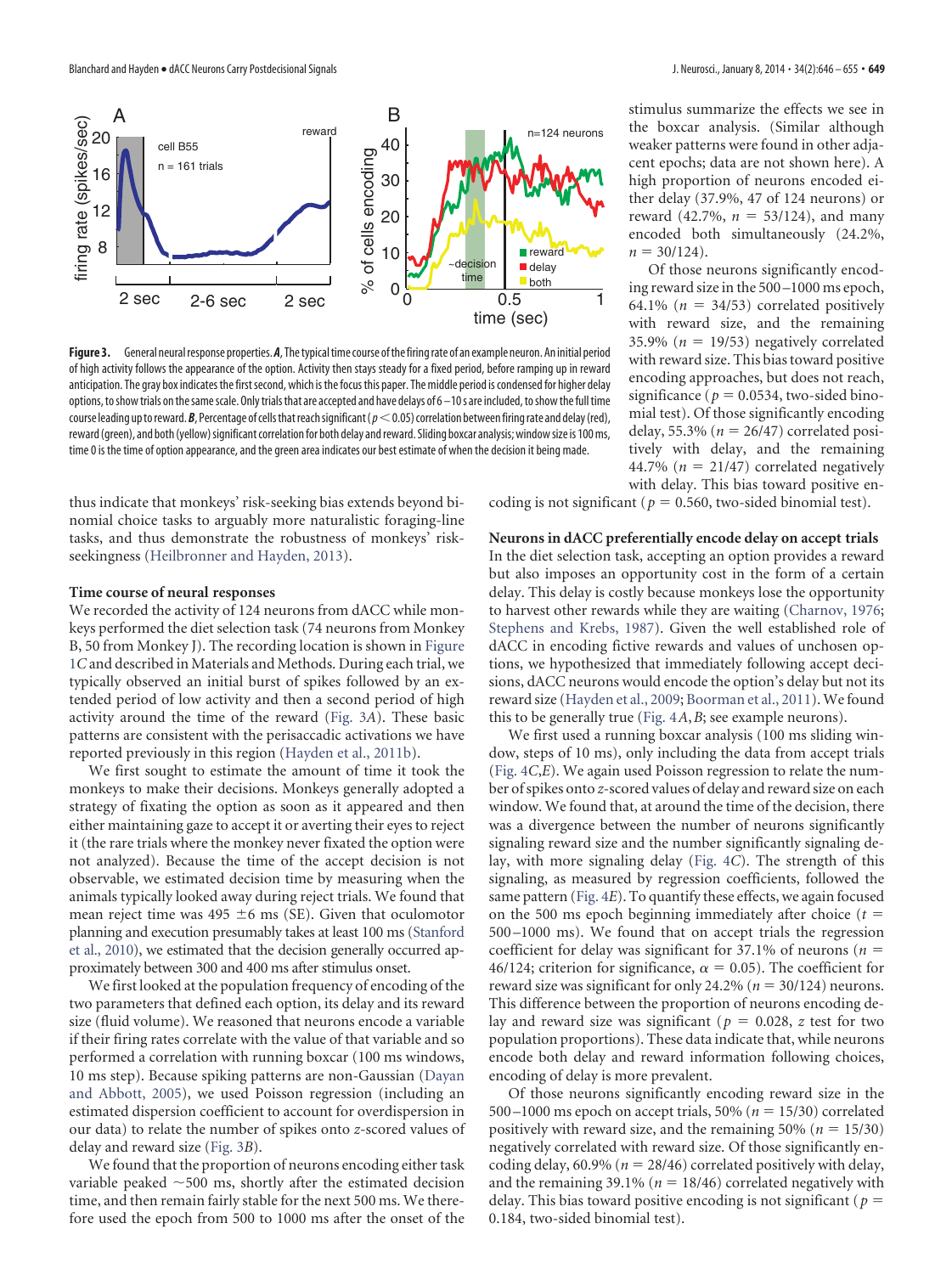We used the absolute value of the regression coefficient (i.e.,  $\beta$ -weight) as a measure of effect size. This rectified regression coefficient indicates how much the firing rate of a neuron changes as a function of delay or reward size. Note that this definition is agnostic about the direction of tuning; the goal of this analysis is to estimate how much information is available in average neuronal firing rates, regardless of tuning direction. Our effect size measure was consistent with our prevalence measure. The average absolute values of the  $\beta$ -weights were stronger for delay than reward size in accept trials [\(Fig.](#page-4-0) [4](#page-4-0)*C*–*F*). Across all neurons, the average of the  $\beta$ -weights in the 500–1000 ms time window was 0.157 for the delay coefficient and 0.105 for the reward size coefficient (note that, because the regressors were *z*-scored, these coefficients are directly comparable and have no units). In other words, delay was 49.5% more effective in driving neural activity than was reward size. This difference was significant (paired sample *t* test on individual values,  $p < 0.001$ ).

#### **Neurons in dACC preferentially encode reward size on reject trials**

If dACC encodes foregone rewards, then following reject decisions, we should see a preferential encoding of reward size even though the reward is unavailable and is not expected. We again used a running boxcar analysis (100 ms window, 10 ms steps) including only data from reject trials [\(Fig. 4](#page-4-0)*D*,*F*). In a reversal of what we saw in accept trials, around the time of the decision, dACC neurons became more sensitive to reward size than to delay.

We again focused on the 500-1000 ms epoch to quantify these effects. The average of the absolute values of the  $\beta$ -weights was stronger for reward size than delay in reject trials [\(Fig. 4](#page-4-0)*F*). Across all neurons, the average of the  $\beta$ -weights in the 500 – 1000 ms time window was 0.098 for the delay coefficient and 0.129 for the reward size coefficient. This difference was significant ( $p = 0.006$ , paired sample *t* test on individual values). Thus, in contrast to what we found on accept trials, reward size is more strongly encoded than delay on reject trials. We found that the coefficient for reward size was significant in 23.4% of neurons in our sample  $(n = 29)$ 124). Encoding of reward size was more common than encoding of delay, which



<span id="page-4-0"></span>Figure 4. On accept trials neurons are biased toward encoding delay, on reject trials neurons are biased toward encoding reward size. A, B, Average trial onset-aligned firing rates from example neurons. Solid lines indicate accept trials, dashed indicate reject trials. Example cells show, *A*, sensitivity to delay size during accept trials but not reject trials, and *B*, sensitivity to reward size on reject trials but not accept trials. Vertical red line indicates option onset. *C*, *D*, The percentage of neurons encoding reward (green) and delay (red) on *C*, accept trials and *D*, reject trials. In all cases, time 0 indicates time of option onset.*E*,*F*, The average strength oftheregression coefficientsforreward anddelay,separatedby*E*, accepttrialsand*F*,rejecttrials.Inall cases,aplotteddashed line refers to reject trials and solid refers to accept trials. Sliding boxcar analysis: window size is 100 ms, time 0 is the time of option appearance, and the green area indicates our best estimate of when the decision it being made. Green area indicates estimated decision time. Vertical black line indicates 0.5 s, the beginning of the 500 -1000 ms epoch analyzed and detailed in the text.

achieved significance in 12.9% of neurons ( $n = 16/124$ ;  $p < 0.05$ ). This difference between the proportion of neurons encoding delay and reward size is significant ( $p = 0.032$ , *z* test for two population proportions).

Of those neurons significantly encoding reward size in the 500 –1000 ms epoch on reject trials, 75.9% ( $n = 22/29$ ) correlated positively with reward size, and the remaining  $24.1\%$  ( $n = 7/29$ ) negatively correlated with reward size. This bias toward positive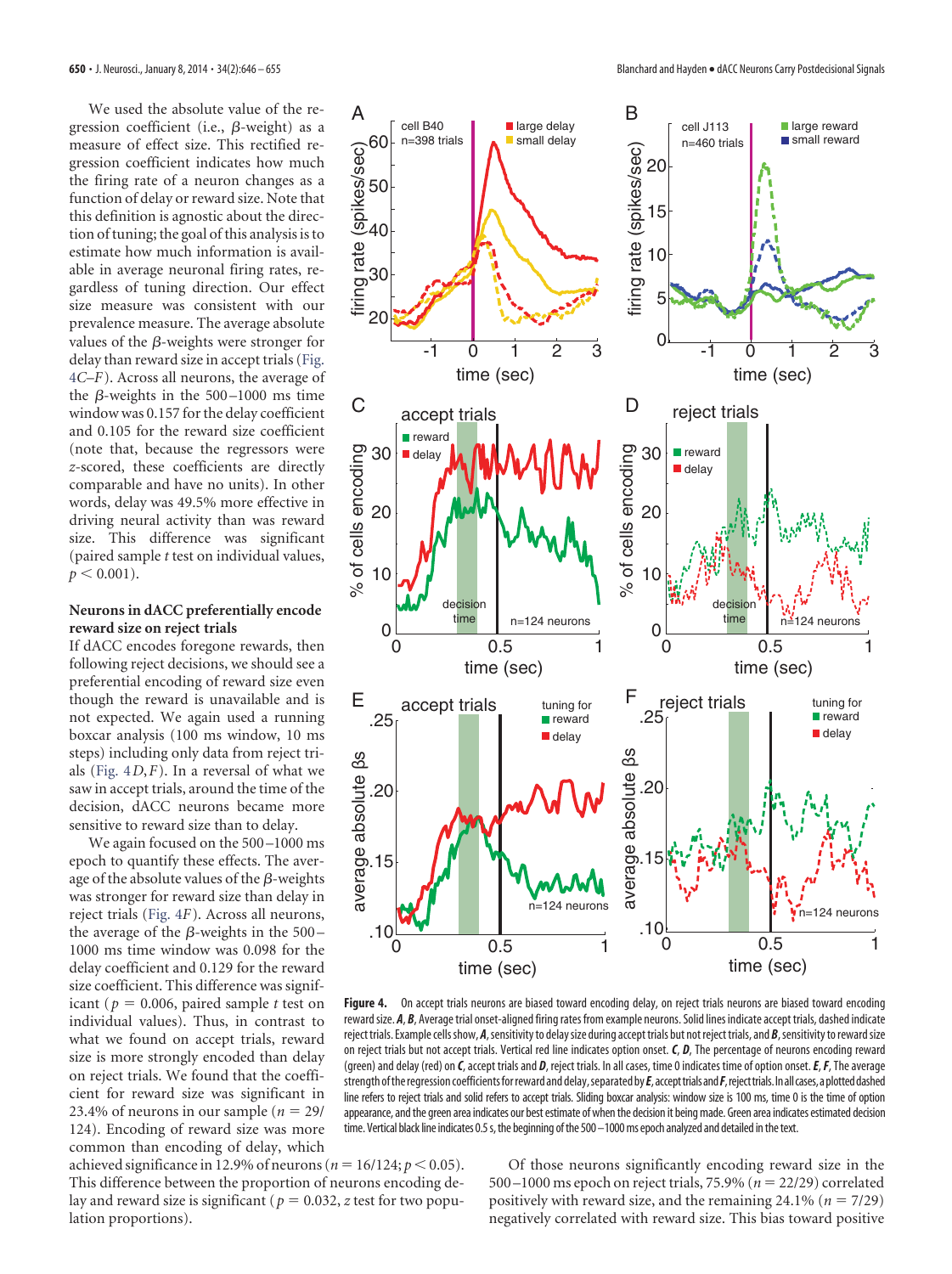

<span id="page-5-0"></span>**Figure 5.** A plot of the regression coefficients from the boxcar analysis of reject and accept opportunity costs. Dashed lines indicate reject trial coefficients, solid indicate accept trial coefficients. Sliding boxcar analysis; window size is 100 ms, time 0 is the time of option appearance, and the green area indicates our best estimate of when the decision it being made.

encoding is significant ( $p = 0.008$ , two-sided binomial test). Of those significantly encoding delay,  $37.5\%$  ( $n = 6/16$ ) correlated positively with delay, and the remaining  $62.5\%$  ( $n = 10/16$ ) correlated negatively with delay. This bias toward positive encoding is not significant ( $p = 0.455$ , two-sided binomial test).

## **Foregone reward signals depend on whether monkeys choose to accept or reject**

Our results so far indicate that neurons preferentially encode delays on accept trials and rewards on reject trials, and thus that their representational repertoires depend on the choice that is made. To test this idea directly, we ran a Poisson regression on all trials (as opposed to separating by accept and reject as done above). To compute regressors, we used a formal definition of foregone reward. For reject trials, this was simply defined as the reward of the rejected option; delay was irrelevant. For accept trials, this was defined as the average reward that would be expected to be gained during a time period as long as the delay period. Aside from its influence on the rate, any other cost of the delay itself was ignored. This is a key variable used to make the decision in foraging theory. To derive this measure empirically, we calculated (on a session-by-session basis) the total amount of reward (in milliliters) the animal received during the full session, and divided this by the length of the session (in seconds), to get the average rate of reward in milliliters per second during this session. We then multiplied this by the delay to estimate the reward forsaken by accepting an option. (This regressor is a linear function of delay, and is therefore linearly related to the normalized delay regressor used above). We then used Poisson regression to relate firing rate to these two opportunity cost measures, a decision term (coded as 1 for accept and 0 for reject), and two interaction terms, decision  $\times$  each of the two opportunity cost terms. We again computed coefficients in a sliding boxcar analysis (100 ms windows and 10 ms steps; [Fig. 5\)](#page-5-0) and on the longer 500 –1000 ms epoch. To compare the strength of encoding of the opportunity cost variables, we analyzed the absolute values of the regression coefficients (adding the coefficients of the decision interaction terms to the opportunity cost coefficients to derive the true coefficients for accept trials).

Consistent with our hypothesis, the foregone reward variable for accepting is more strongly encoded on accept trials and foregone reward of rejecting is more strongly encoded on reject trials. In the 500 –1000 ms epoch, we found that the regression coefficient for the foregone reward of accepting was significantly higher for accept trials than reject trials (mean of 4.32 regression coefficient on accept trials versus 2.96 regression coefficient on reject trials, difference is significant,  $p < 0.001$ , paired sample *t* test on individual values). By taking the exponential of these coefficients, we can determine that an increase in this cost by 0.001 ml would modulate firing rate by 7.5% on accept trials, but only 1.9% on reject trials. In the same epoch, the coefficient for the foregone benefit of rejecting was significantly higher for reject trials than for accept trials (mean of 1.41 spikes/ml for accept trials, 1.90 spikes/ml for reject trials, difference is significant,  $p =$ 0.015, paired sample *t* test on individual values). An increase in this opportunity cost by 0.001 ml would modulate firing rate by 0.4% on accept trials and 0.7% on reject trials.

Note that with these non-normalized variables, it appears that the foregone benefit of accepting has a somewhat larger effect than the foregone benefit of rejecting, although we would not expect this based on our above analyses using the normalized versions. This is likely an artifact of the conservative methods we used to calculate the foregone reward of accepting; we used the average reward gained through an entire session, which includes periods where the animal is not engaged. Thus, this average reward gained is likely a low estimate and the regression coefficient must be larger to compensate for this.

#### **Firing rate does not predict behavior on following trial**

We have previously shown a that there is a relationship between firing rates and changes in strategy on the subsequent trial [\(Hayden et al., 2009,](#page-9-23) [2011a\)](#page-9-4). We next examined whether these foregone reward signals predicted future choices. Using logistic regression, we regressed choice on a trial (accept or reject) onto firing rate during the 500 –1000 ms epoch of the previous trial. We found no evidence that firing rate on the previous trial predicts choice. Specifically, only 4/124 neurons reached significance; this proportion is not significant ( $p = 0.504$ , binomial test). This lack of correlation between firing rate and choices mirrors the lack of an observed correlation between the foregone reward variable on this trial and choice on the next trial (logistic regression,  $p > 0.10$ ). Thus, it appears that choices in the diet selection task are, to the limits of our analyses' ability to detect, independent across trials. We have previously speculated that postdecisional variables in dACC are encoded to the extent that they influence behavior [\(Hayden et al., 2011a\)](#page-9-4). However, the present results suggest that, at least in this case, we find strong encoding of foregone cost in dACC even though this does not affect trial-to-trial variations in performance. These findings suggest that encoding of foregone reward is so basic that it is observed even when it is not measurably affecting behavior, and suggests that monitoring signals in dACC are subject to a downstream gating process [\(Hayden et al., 2011b\)](#page-9-5).

#### **Encoding of profitability**

Formally speaking, decisions in this task should be based solely on profitability, or the ratio of reward to delay [\(Stephens and](#page-9-12) [Krebs, 1987\)](#page-9-12). Because profitability is a function of both reward and delay, it is difficult to distinguish profitability encoding from encoding of either of these two variables. Perhaps the most conservative test for profitability encoding is to examine the correlation between regression coefficients for reward and delay. A significant negative correlation at the population level would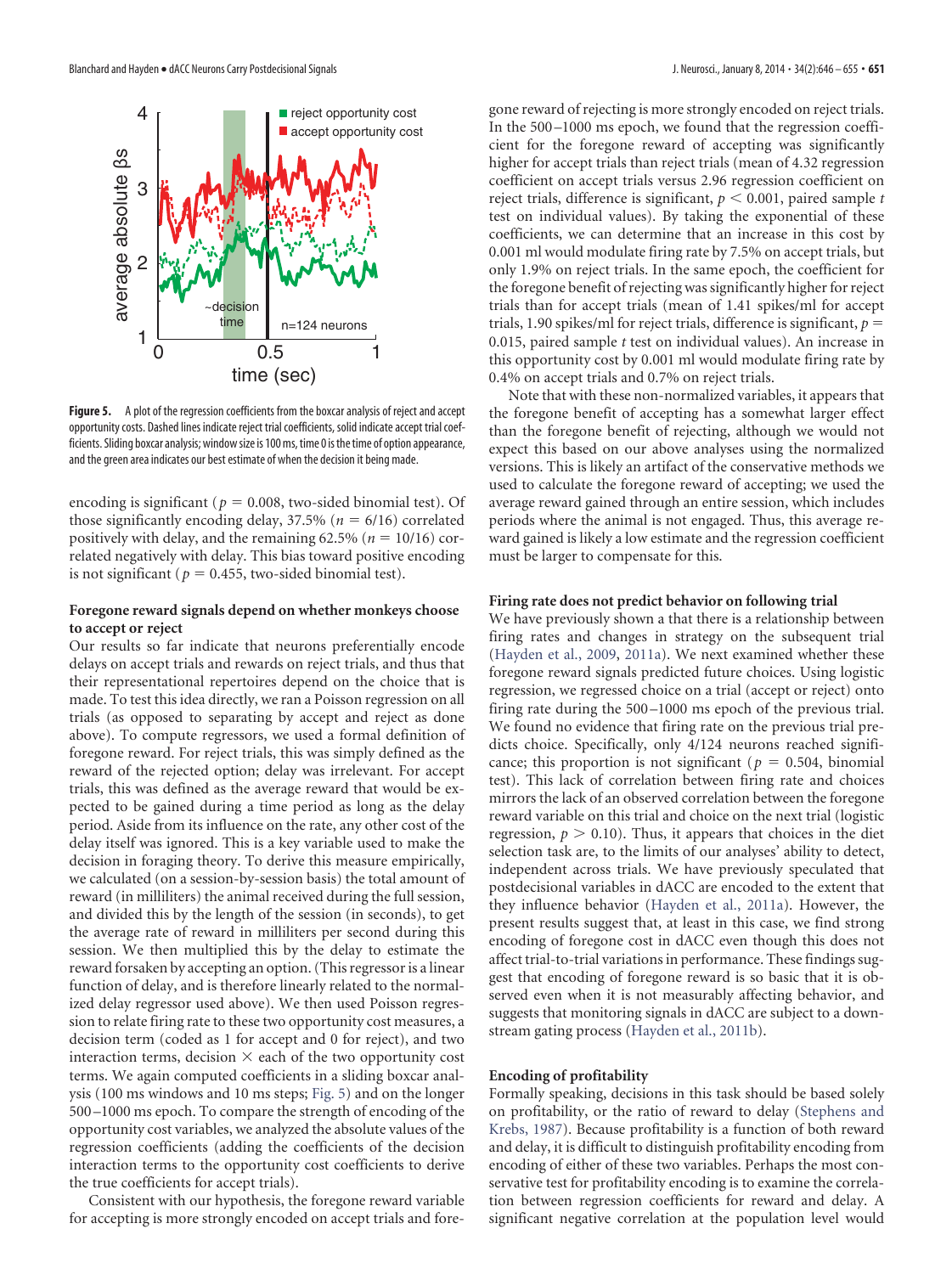support the idea that dACC neurons, as a group, encode profitability.

This is indeed what we find. Using the reward size and delay coefficients from our initial 500 –1000 ms Poisson regressions, we see a negative correlation between delay and reward size coefficients when looking at all trials together (*r*  $-0.40, p < 0.0001$ ; [Fig. 6](#page-6-0)*A*), accept trials alone  $(r = -0.29, p < 0.0001;$  [Fig. 6](#page-6-0)*B*), and reject trials alone ( $r = -0.47$ ,  $p <$ 0.0001; [Fig. 6](#page-6-0)*C*). This strong negative correlation is consistent with the idea that, in addition to opportunity cost, dACC also carries a profitability signal across both accept and reject conditions.

To provide a more rigorous test of this idea, we ran further Poisson regressions using delay, reward size, and profitability (reward size divided by delay) as regressors. We regressed these variables against firing rate on accept and reject trials separately, and compared the deviance (a goodness of fit measure) of this model against a model that included delay and reward size, but did not include profit-ability [\(Fig. 6](#page-6-0)*D*). We then used a  $\chi^2$  test  $(df = 1)$  on the difference in deviance to determine whether profitability significantly improved the fit of the model for that neuron. We found that profitability was encoded in both accept and reject trials, though more strongly in accept trials. In the 500 –1000 ms epoch, we found that profitability improved the fit of the model

for 29.0% of neurons ( $n = 36/124$ ) for reject trials, and 46.0% of neurons ( $n = 57/124$ ) for accept trials. This difference is significant ( $p = 0.006$ , *z* test for two population proportions). Of those 57 neurons that encoded profitability on accept trials, 43.9% (*n* 25/57) positively encoded profitability and 56.1% (32/57) negatively encoded profitability. This difference between positive and negative encoding is not significant ( $p = 0.427$ , two-sided binomial test). Of those 36 neurons that encoded profitability on accept trials,  $36.1\%$  ( $n = 13/36$ ) positively encoded profitability and 63.9% (23/36) negatively encoded profitability. This difference between positive and negative encoding is not significant  $(p = 0.133$ , two-sided binomial test). Our sliding boxcar analysis suggests that the time when profitability is encoded most strongly occurs at  $420 - 450$  ms.

We were curious to see whether the neurons that encoded profitability were more or less likely to also encode the other task variables, reward size, and delay. Because profitability is highly correlated with reward size and delay, we decided to again use deviance to see whether the same neurons that are modeled better by including profitability are more or less likely to be better modeled with profitability alone, or the full model (profitability, reward size, and delay). First, we tested how many neurons had their fits significantly improved by the addition of reward and delay to a model initially including only profitability, using the same procedure we used to look for improvements in model fit for profitability ( $\chi^2$  test with df = 2, on the difference in deviance, using the 500 –1000 ms epoch). We found that more neurons were significantly improved by going from a profitability-only



<span id="page-6-0"></span>**Figure 6.** Neurons encode profitability. *A–C*, Delay regression coefficients for each neuron plotted against that neuron's reward-size regression coefficient. The encoding of reward and delay are negatively correlated. Each point indicates an individual neuron's response to delay and reward; a negative coefficient means lower firing rate for higher values of the given variable. Points are color coded to indicate whether they reach significance ( $p<$  0.05) for encoding of reward (green), delay (red), both (yellow), or neither (blue). Gray line indicates best-fit line. Showing data for *A*, all trials, *B*, accept trials, and*C*, reject trials. *D*, Percentage of neurons that have a significantly better fit with profitability added to the regression model than without.

model to the full model than were significantly improved by going from a reward size and delay model to the full model (on reject trials, of the population of 124 neurons, 62 neurons were significantly improved going from profitability to the full model, compared with the 36 being significantly improved going from reward size and delay to the full model; 85 neurons compared with 57 on accept trials;  $\chi^2$  test on the difference in deviance, significance cutoff of  $p < 0.05$ ). These differences were significant  $(p < 0.001$  for both accept and reject, *z* test for two population proportions), suggesting reward size and delay are more important for modeling the neural responses than profitability is. Next, we looked at the relationship between how much the full model improved the fit of neurons over a model without profitability versus how much the full model improved the fit of neurons over a model without reward size and delay using the difference in deviance as a measure of the improvement in fit. We found the improvement gained by adding reward size and delay to a neuron's model was positively correlated with the improvement acquired by adding profitability to a neuron's model, for both accept and reject trials ( $r = 0.797$ ,  $p < 0.0001$  for accept trials,  $r =$ 0.304,  $p < 0.001$  for reject trials; [Fig. 7](#page-7-0)A, B). As one might expect from this correlation, most neurons that were significantly better modeled by including profitability were also significantly better modeled by including reward size and delay (on accept trials, 50 of 57 neurons that were significantly better fit with a model that included profitability were also significantly better fit with a model that included reward size and delay; 28 of 36 for reject trials). This pattern suggests that the population of neurons en-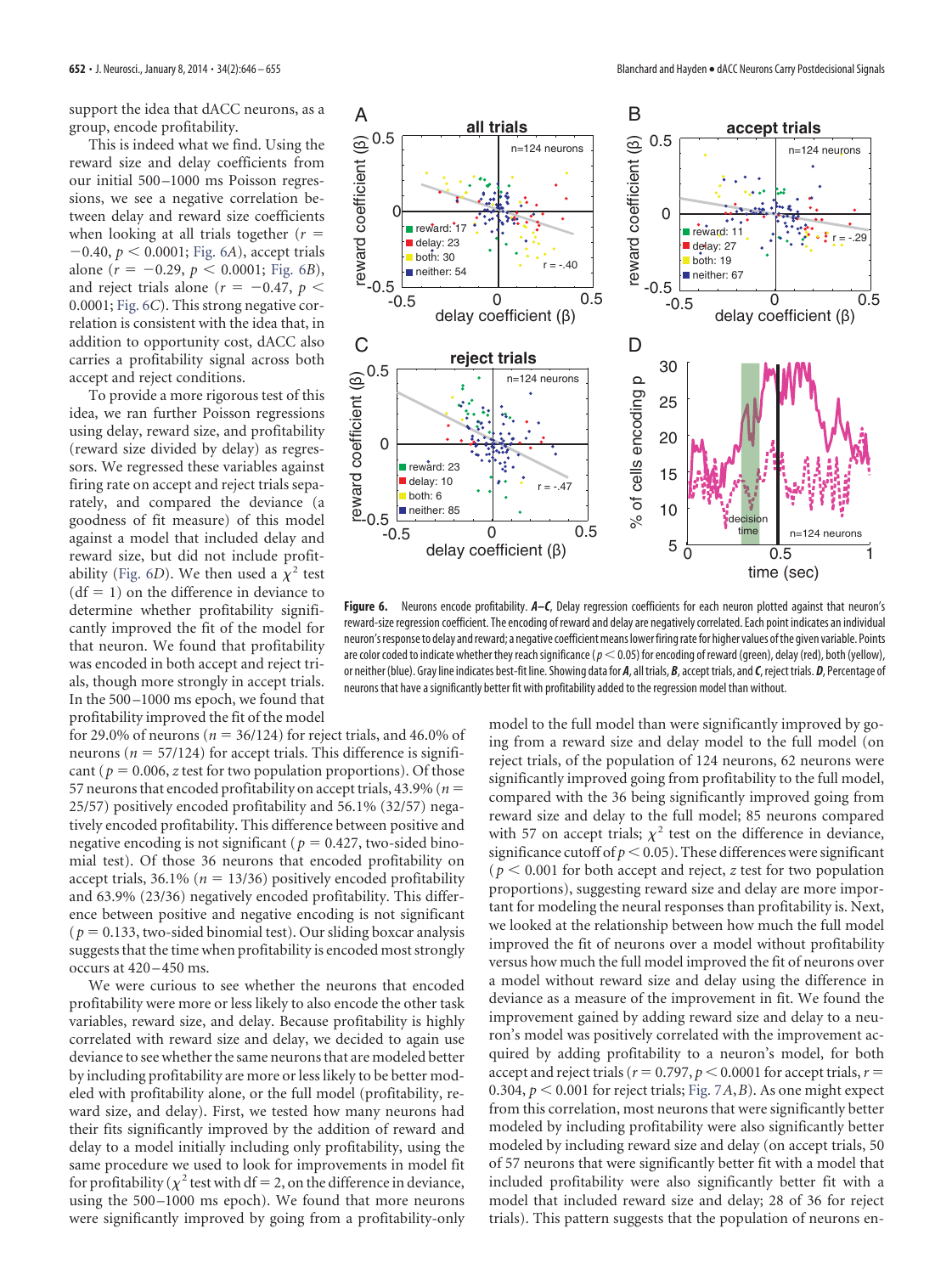

<span id="page-7-0"></span>Figure 7. Profitability overlaps with reward size and delay encoding, and encoding is different on accept versus reject trials. *A*, *B*, The improvement in fit (as measured by difference in deviance) from adding profitability to a model including reward size and delay, plotted against the improvement of fit in adding reward size and delay to a model including only profitability, for *A*, accept trials, and *B*, reject trials. Lines indicate value required to reach significance. Points are color coded to indicate whether they reach significance ( $p<$  0.05) for significant improvement in fit from adding reward size and delay (green), profitability (red), both (yellow), or neither (blue).*C*, The regression coefficient for each neuron on accept trials plotted against its regression coefficient on reject trials. There is no significant correlation.

coding profitability largely overlap with the population encoding other task variables.

We next investigated whether encoding of profitability was the same on accept and reject trials. If a neuron's firing rate was positively correlated with profitability on accept trials, it should also be positively correlated on reject trials. Surprisingly, this was not the case. Using the coefficients obtained with a Poisson regression (regressing spike count against reward size, delay, and profitability), we initially looked at the first 400 ms of the trials, as this captured the entirety of the estimated decision time. We found no correlation between the profitability regression coefficients ( $r = 0.030$ ,  $p = 0.740$ ; [Fig. 7](#page-7-0)*C*). To ensure this negative result was not caused by a poor choice of time-window or model, we repeated this test on the first 250 ms, the first 500 ms, 250 –500 ms, and 500 –1000 ms, with and without reward size and delay included in the regression, and found no significant correlations or general trends ( $p > 0.35$  in all cases).

#### **Reward anticipation**

We noticed that activity of many cells ramped up in anticipation of reward [\(Fig. 3](#page-3-0)*A*). This ramping up occurred 1–2 s before reward time (a later epoch than we have examined so far). To characterize this activity, we computed the firing rates of neurons in the 1000 ms window preceding reward delivery in accept trials. We excluded 2 s trials from this analysis to ensure that our anticipation time window was separated from the time of the initial decision. Thus, this prereward epoch begins 2–8 s after the ending of the epochs analyzed above.

We found that the firing rate significantly correlated with reward size in 24.2% of our neurons ( $n = 30/124$ , Poisson regression). Of those reaching significance,  $63.3\%$  ( $n = 19/30$ ) correlated positively with reward, the remaining  $36.7\%$  ( $n = 11$ / 30) correlated negatively with reward. This bias toward positive encoding is not significant ( $p = 0.200$ , two-sided binomial test).

We next considered the effect of delay on firing rate in the same regression analysis.We found that responses of few neurons encoded delay (16.9%, 21/124). Of the 21 neurons reaching significance, nine correlated positively with delay and 12 negatively.

## **Postreward response**

Whereas most studies of dACC neuronal responses have focused on postreward responses, the present study has focused on prereward responses. We next characterized the postreward responses in this task using a procedure similar to our analysis of reward anticipation above. We computed the spike counts of neurons in the 500 ms window following reward delivery in accept trials. This postreward epoch occurs 1–9 s after the peridecisional epochs analyzed above.

We found that the firing rate significantly correlated with reward size in 28.2% of our neurons ( $n = 35/124$ , Poisson regression). Of those reaching significance,  $57.1\%$  ( $n = 20/35$ ) correlated positively with reward, the remaining  $42.9\%$  ( $n = 15/$ 35) correlated negatively with reward. This bias toward positive encoding is not significant,  $p = 0.500$ , two-sided binomial test.

We next considered the effect of delay on firing rate in the same regression analysis.We found that responses of few neurons encoded delay (11.3%, 14/124). Of the 14 neurons reaching significance, six correlated positively with delay, and 8 negatively.

Finally, we examined reward responses on the 20% of trials that offered a gamble. These trials uniquely provide a test of neural responses under uncertainty in our task. Twenty-two percent of neurons (27 of 121 neurons that had gamble trials) differentiated between receiving a reward and not receiving a reward (two-sample *t* test on neural activity 500 ms following reward delivery, or absence of reward delivery). Of these, 55.6% (15/27) showed increased firing rate for a gamble win, the remaining 44.4% (12/27) showed decreased firing rate. This bias was not significant ( $p = 0.414$ ).

#### **Discussion**

Here we report the response properties of dACC neurons in an accept–reject foraging task whose structure is modeled on a clas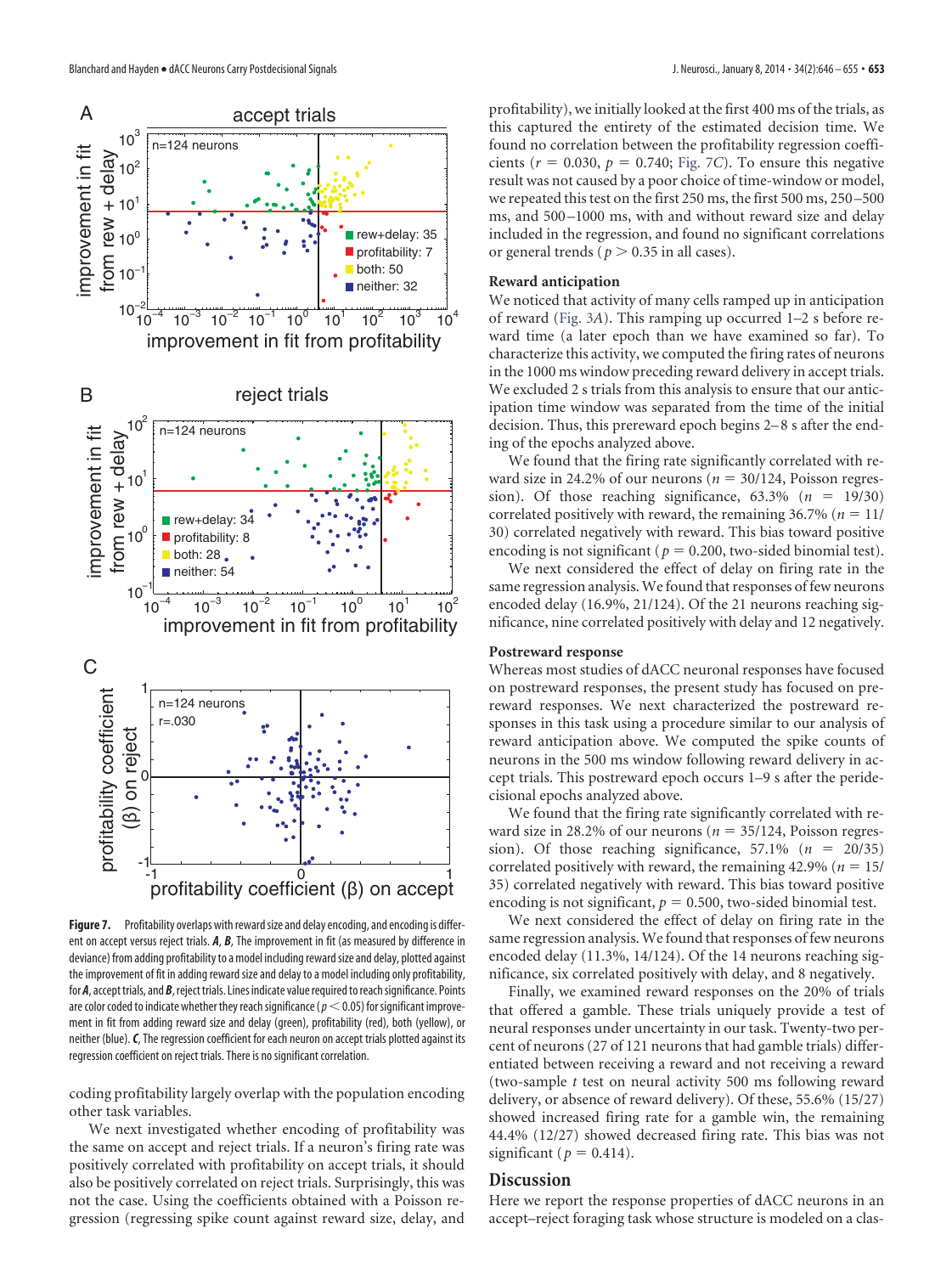sic foraging problem [\(Stephens and Krebs, 1987\)](#page-9-12). On each trial, monkeys made an accept–reject decision and then waited several seconds for it to be resolved. Our goal was to understand the contributions of dACC to choice processes. We find that firing rates around the time of choice encode two distinct variables, option profitability, and foregone reward. Foregone reward, the inevitable reward missed by forsaking the unchosen option, is a postdecisional variable. That means it depends on the choice the animal makes, and cannot exist until the decision is made. Profitability encoding in this task is also postdecisional because its format (how neurons signal it and how strong the signal is) differs on accept and reject trials. Thus, although it can be computed, its format cannot be computed until the decision is made. Together, these results place dACC downstream of choice processes that evaluate options and compare them to make a decision. Based on its anatomical connections, we propose that profitability signals are generated in a ventral prefrontal area upstream of dACC that implements the decision process [\(Paus, 2001\)](#page-9-0). Potential loci for this process include orbitofrontal cortex, ventromedial prefrontal cortex (vmPFC), and/or ventral striatum [\(Padoa-Schioppa](#page-9-24) [and Assad, 2006;](#page-9-24) [Rushworth et al., 2011\)](#page-9-25).

If the dACC does not play a role in the current decision, then what does it do? Our results are consistent with the idea that dACC does much the same thing around the time of the decision that it does after the decision: it tracks variables related to outcomes of decisions that may have some influence on the need to adjust or alter behavioral strategies, or to bring greater cognitive control to bear [\(Botvinick et al., 2001;](#page-8-7) [Kerns et al., 2004;](#page-9-9) [Hayden](#page-9-4) [et al., 2011a](#page-9-4)[,b;](#page-9-5) [Shenhav et al., 2013\)](#page-9-6). Tracking foregone reward and profitability are valuable because, in a dynamic environment, switching is favored when foregone reward rises above the benefit of the chosen option [\(Boorman et al., 2011\)](#page-8-6).

In a previous study, we showed that dACC computes these control variables even if the actual switching is weak and inconsistent [\(Hayden et al., 2011a\)](#page-9-4). Others have also shown ACC activity is sensitive to task variables even when no choice is required [\(Sallet et al., 2007\)](#page-9-26). Here, we extend these findings by showing that dACC computes these parameters in a task where they have no measurable effect on subsequent behavior. This finding suggests that, contrary to our earlier predictions, coding of putative control variables in dACC is not conditional on them being used to drive behavior [\(Hayden et al., 2011a\)](#page-9-4). Instead, it suggests that they are subject to downstream gating processes that determine whether they are implemented. Thus, these results suggest that dACC is similar to the caudate nucleus, which can also compute control signals that are not used to guide behavior [\(Chiu et al.,](#page-9-27) [2008\)](#page-9-27). If the dACC control signals can, in the context of this task, have little to no effect on behavior they suggest that, although dACC is part of the control system, it plays a relatively early role (cf. [Schall et al., 2002\)](#page-9-28).

The broader idea that dACC plays a regulatory role, rather than serving as a comparator, is neither original nor new to us. Several other groups have previously argued that the essential role of dACC in cognition is to compute the need to adjust or alter strategy; in summary, it serves as a controller over choice strategy [\(Procyk et al., 2000;](#page-9-29) [Botvinick et al., 2001;](#page-8-7) [Holroyd and Coles,](#page-9-30) [2002;](#page-9-30) [Kerns et al., 2004;](#page-9-9) [Posner et al., 2007;](#page-9-31) [Seo et al., 2007;](#page-9-32) [Quilodran et al., 2008\)](#page-9-3). This interpretation unites diverse findings linking dACC to the detection of errors, conflict, negative outcomes (in some tasks), and positive outcomes (in other tasks) by positing that dACC does not uniquely track any of these variables, but that its activity correlates with them incidentally, because they provide evidence in favor of switching [\(Hayden et al.,](#page-9-4) [2011a\)](#page-9-4).

These results are consistent with the conclusions, but not the specific results, of a recent important study on the role of dACC in choice [\(Cai and Padoa-Schioppa, 2012\)](#page-8-4). Using a different task, the authors of that study found strong encoding of the chosen value, another postdecisional variable. Like us, they came to the conclusion that dACC does not play a direct role in choice. However, whereas we found that foregone reward was strongly encoded in our task, the most analogous variable in their task ("other value," the value of the option not chosen) was not strongly represented. There are several possible explanations for the discrepancy between our study and theirs. One possibility is that, because the temporal structure of their task includes reward delivery shortly after choice (750 ms), reward expectancy signals may overlap with and hide any foregone value signals. Indeed, we report here that reward expectancy signals are present at least one second before reward delivery in our task. Another possibility is that the monkeys in that study followed a choice strategy that led to ignoring the unchosen option (or considering it very briefly), and so these signals do not have a chance to make their way from upstream areas to dACC. A third possibility is that accept–reject choices are framed differently from two-option choices, a possibility supported by recent fMRI work showing different functions of ACC and vmPFC in binary choices versus accept–reject foraging choices [\(Kolling et al., 2012\)](#page-9-33) and in two seemingly similar gambling tasks [\(Hunt et al., 2013\)](#page-9-34).

In an earlier study, we found that dACC neurons track fictive outcomes of decisions [\(Hayden et al., 2009\)](#page-9-23). These fictive outcome findings are consistent with other results demonstrating coding of hypothetical outcomes in ACC [\(Boorman et al., 2011\)](#page-8-6), and more broadly with the idea that dACC tracks decisional regret [\(Coricelli et al., 2005\)](#page-9-35). Collectively, these results indicate that dACC does not simply carry a labeled line representation of actual reward size, but that it strongly represents rewards not received or not chosen. The present results suggest a different, and more general, interpretation of these earlier results: dACC does not track fictive outcomes (or any outcomes) per se, but signals the need to adjust strategies that comes from fictive outcomes. Fictive and hypothetical outcomes are often closely associated with switching or adjusting behavior [\(Hayden et al., 2009\)](#page-9-23). We suspect that it is these signals originating within dACC that are responsible for the effects of hypothetical outcomes on behavioral changes and adjustments.

#### <span id="page-8-0"></span>**References**

- Alexander WH, Brown JW (2011) Medial prefrontal cortex as an actionoutcome predictor. Nat Neurosci 14:1338 –1344. [CrossRef](http://dx.doi.org/10.1038/nn.2921) [Medline](http://www.ncbi.nlm.nih.gov/pubmed/21926982)
- <span id="page-8-2"></span>Amiez C, Joseph JP, Procyk E (2005) Anterior cingulate error-related activity is modulated by predicted reward. Eur J Neurosci 21:3447–3452. [CrossRef](http://dx.doi.org/10.1111/j.1460-9568.2005.04170.x) [Medline](http://www.ncbi.nlm.nih.gov/pubmed/16026482)
- <span id="page-8-3"></span>Amiez C, Joseph JP, Procyk E (2006) Reward encoding in the monkey anterior cingulate cortex. Cereb Cortex 16:1040 –1055. [CrossRef](http://dx.doi.org/10.1093/cercor/bhj046) [Medline](http://www.ncbi.nlm.nih.gov/pubmed/16207931)
- <span id="page-8-1"></span>Bernacchia A, Seo H, Lee D, Wang XJ (2011) A reservoir of time constants for memory traces in cortical neurons. Nat Neurosci 14:366 –372. [CrossRef](http://dx.doi.org/10.1038/nn.2752) [Medline](http://www.ncbi.nlm.nih.gov/pubmed/21317906)
- <span id="page-8-6"></span>Boorman ED, Behrens TE, Rushworth MF (2011) Counterfactual choice and learning in a neural network centered on human lateral frontopolar cortex. PLoS Biol 9:e1001093. [CrossRef](http://dx.doi.org/10.1371/journal.pbio.1001093) [Medline](http://www.ncbi.nlm.nih.gov/pubmed/21738446)
- <span id="page-8-7"></span>Botvinick MM, Braver TS, Barch DM, Carter CS, Cohen JD (2001) Conflict monitoring and cognitive control. Psychol Rev 108:624 –652. [CrossRef](http://dx.doi.org/10.1037/0033-295X.108.3.624) [Medline](http://www.ncbi.nlm.nih.gov/pubmed/11488380)
- <span id="page-8-5"></span>Busemeyer JR, Townsend JT (1993) Decision field theory: a dynamiccognitive approach to decision making in an uncertain environment. Psychol Rev 100:432–459. [CrossRef](http://dx.doi.org/10.1037/0033-295X.100.3.432) [Medline](http://www.ncbi.nlm.nih.gov/pubmed/8356185)
- <span id="page-8-4"></span>Cai X, Padoa-Schioppa C (2012) Neuronal encoding of subjective value in